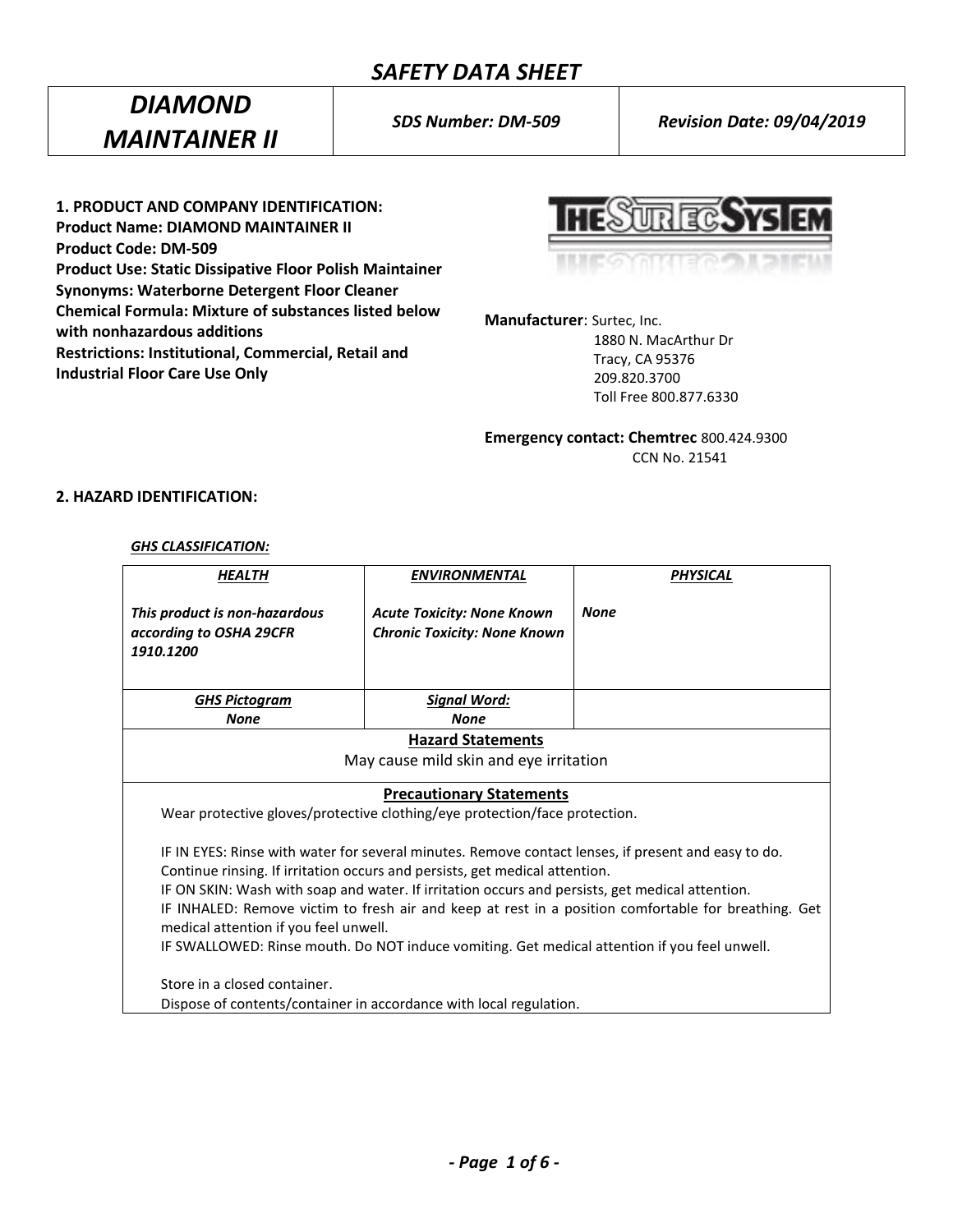# **3. COMPOSITION/INFORMATION ON INGREDIENTS:**

| <b>INGREDIENT</b>                                                 | CAS NO.    | IPERCENTI     | <b>HAZARDOUS</b> |
|-------------------------------------------------------------------|------------|---------------|------------------|
| DIETHYLENE GLYCOL MONOETHYL ETHER                                 | 111-90-0   | $5 - 7%$      | <b>YES</b>       |
| DIPROPYLENE GLYCOL MONOMETHYL ETHER                               | 34590-94-8 | $0.5 - 1.0\%$ | <b>YES</b>       |
| TRIBUTOXYETHYL PHOSPHATE                                          | 78-51-3    | $1 - 3%$      | YES              |
|                                                                   |            |               |                  |
| Exact Percentages are being withheld as trade secret information. |            |               |                  |

#### **4. FIRST-AID MEASURES:**

*Eye Contact:* Rinse with water for several minutes. Remove contact lenses, if present and easy to do. Continue rinsing. If irritation occurs and persists, get medical attention.

*Skin Contact:* Wash with soap and water. If irritation occurs and persists, get medical attention.

*Inhalation:* Remove victim to fresh air and keep at rest in a position comfortable for breathing. Get medical attention if you feel unwell.

*Ingestion:* Rinse mouth. Do NOT induce vomiting. Get medical attention if you feel unwell.

#### **5. FIRE-FIGHTING MEASURES:**

*Fire Extinguishing media:* Use water spray dry chemical, carbon dioxide or regular foam. Move containers away from fire area if can be done without risk.

*Hazards during fire-fighting:*

Containers may rupture when exposed to extreme heat.

#### *Protective equipment for fire-fighting:*

Wear NFPA-approved self-contained breathing apparatus, helmet, hood, boots and gloves.

#### **6. ACCIDENTAL RELEASE MEASURES:**

#### *Personal precautions:*

Use recommended personal protective clothing and equipment. To prevent slipping, do not walk through spilled material.

#### *Environmental precautions:*

Follow all Federal, State and Local regulations when storing and disposing of substances. Do not allow material to run off of work area, and material should be absorbed, collected and disposed of in accordance with regulations. Keep product from entering storm drains. Consult local and federal guidelines for proper disposal of these materials.

#### *Cleanup:*

*- For small amounts of released material:* Mop or vacuum up then transfer to suitable container for disposal. - *For large amounts of released material:* Dike around spilled material with absorbent to contain. Spilled material may be mopped or vacuumed up, then transferred to plastic containers for disposal.

## **7. HANDLING and STORAGE:**

#### *Handling:*

**General advice -** No specific measures are necessary provided product and recommended protective clothing/equipment are used correctly. Do not mix with other chemicals. This is a commercial product, not intended for home use. Keep out of reach of children.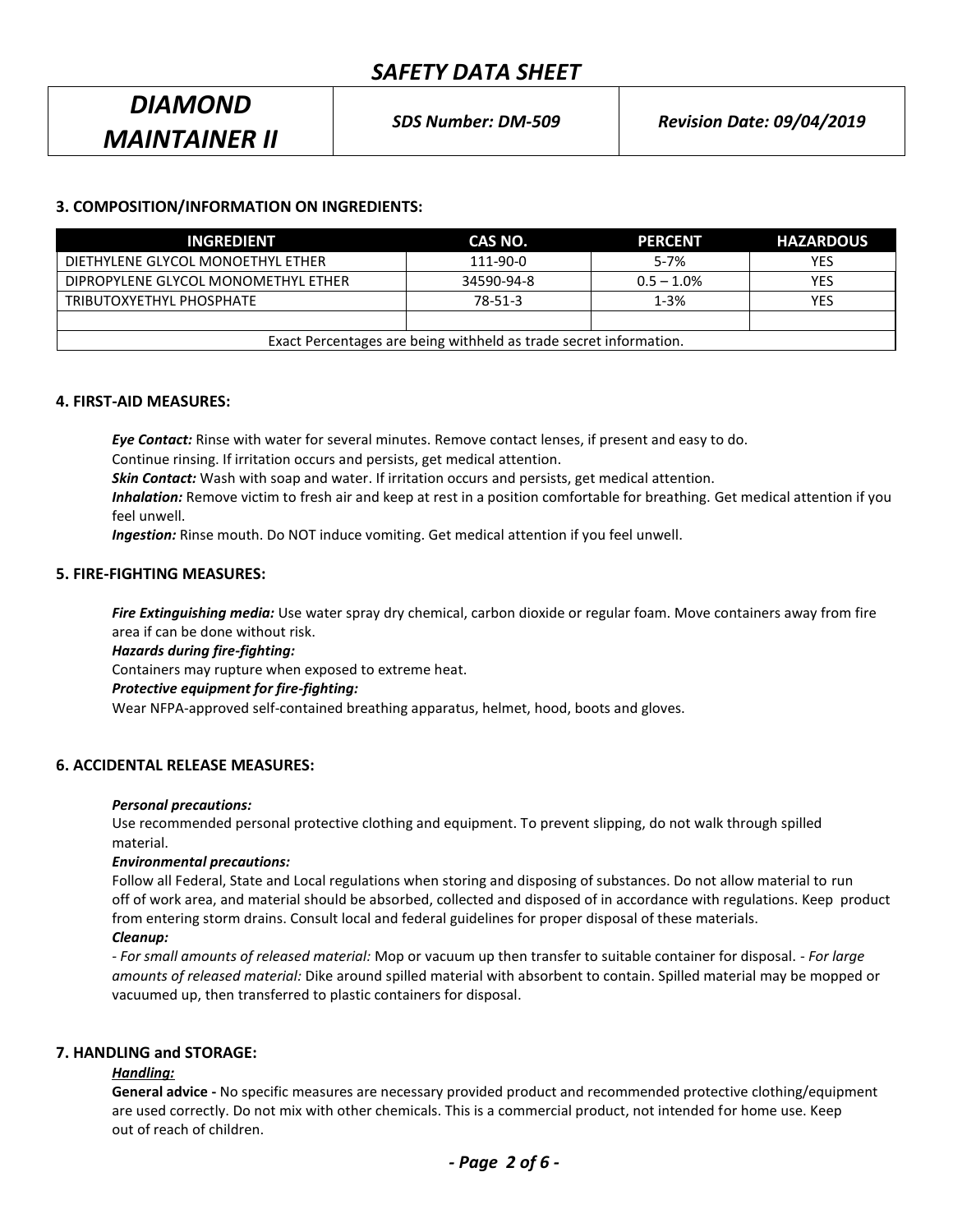*SDS Number: DM-509 Revision Date: 09/04/2019*

## *Storage:*

**General advice -** Protect against physical damage. Store in tightly closed containers in a cool, well ventilated area. Do not allow product to freeze.

#### *Shelf Life:*

12 months

## **8. EXPOSURE CONTROLS and PERSONAL PROTECTION:**

#### *Advice on system design:*

Provide local exhaust ventilation to control vapors for published exposure limits.

#### *Personal protective equipment (HMIS rating 'B'):*

**Eye protection**: Wear safety glasses with side shields or safety goggles to prevent exposure or full face shield if splash hazard exists.

**Skin protection**: Chemical-resistant gloves. Wear appropriate protective clothing to prevent possible skin contact.

**Respiratory protection**: Use proper NIOSH-OSHA respirator if exposure limits are exceeded or ventilation is inadequate. **General safety and hygiene measures**: Exercise stringent hygiene practices to minimize exposure.

If contact occurs, wash any body part with soap and water immediately. Wash hands after use, and before eating, drinking or smoking.

#### *Other protective measures:*

Nearby running water on the job site is necessary, should an accident occur.

#### *Exposure Guidelines:*

| ACGIH TLV: | Not Established (34590-94-8), Not Established (111-90-0)                      |
|------------|-------------------------------------------------------------------------------|
| STEL:      | 150 ppm skin (34590-94-8), Not Established (111-90-0)                         |
| OSHA PEL:  | 600 mg/m <sup>3</sup> , 100 ppm skin (34590-94-8), Not Established (111-90-0) |

#### **9. PHYSICAL and CHEMICAL PROPERTIES:**

| Appearance:                 | White Liquid                                                                   | Flash Point:                     | None                     |
|-----------------------------|--------------------------------------------------------------------------------|----------------------------------|--------------------------|
| Odor:                       | Sweet                                                                          | Upper/Lower Flammability Limits: | No information available |
| pH value:                   | $9.0 +/- 0.2$ (Concentrate)<br>8.5 +/- 0.2 (1:64 dilution)                     | Relative Density (water):        | 1.02                     |
| Specific gravity:           | $1.02$ (H2O = 1)                                                               | Auto-Ignition Temperature:       | No information available |
| Solidification temperature: | No information available                                                       | Decomposition temperature:       | No information available |
| Freezing/Melting point:     | 32 °F (0 °C)                                                                   | <b>Partition Coefficient</b>     | No information available |
| Boiling point:              | 212°F (100 °C)                                                                 | Odor Threshold                   | No information available |
| Vapor density:              | No information available                                                       | Viscosity:                       | $< 10$ cps.              |
| Vapor pressure:             | No information available                                                       | <b>Partition Coefficient</b>     | No information available |
| <b>Evaporation Rate:</b>    | No information available                                                       | Solubility in water:             | Miscible                 |
| Regulatory VOC:             | <1.0% by weight (Concentrate)<br><0.1% by weight (Routine Use Dilution: 1:64)) |                                  |                          |

#### **10. STABILITY and REACTIVITY:**

*Conditions to avoid:* Freezing. Excessive heat or flame. *Substances to avoid:* Strong oxidizing agents, acids and bases. *Hazardous reactions:* Product is chemically stable under normal conditions of use and storage. **Decomposition or By-products:** In fire conditions: carbon monoxide (CO), carbon dioxide (CO<sub>2</sub>).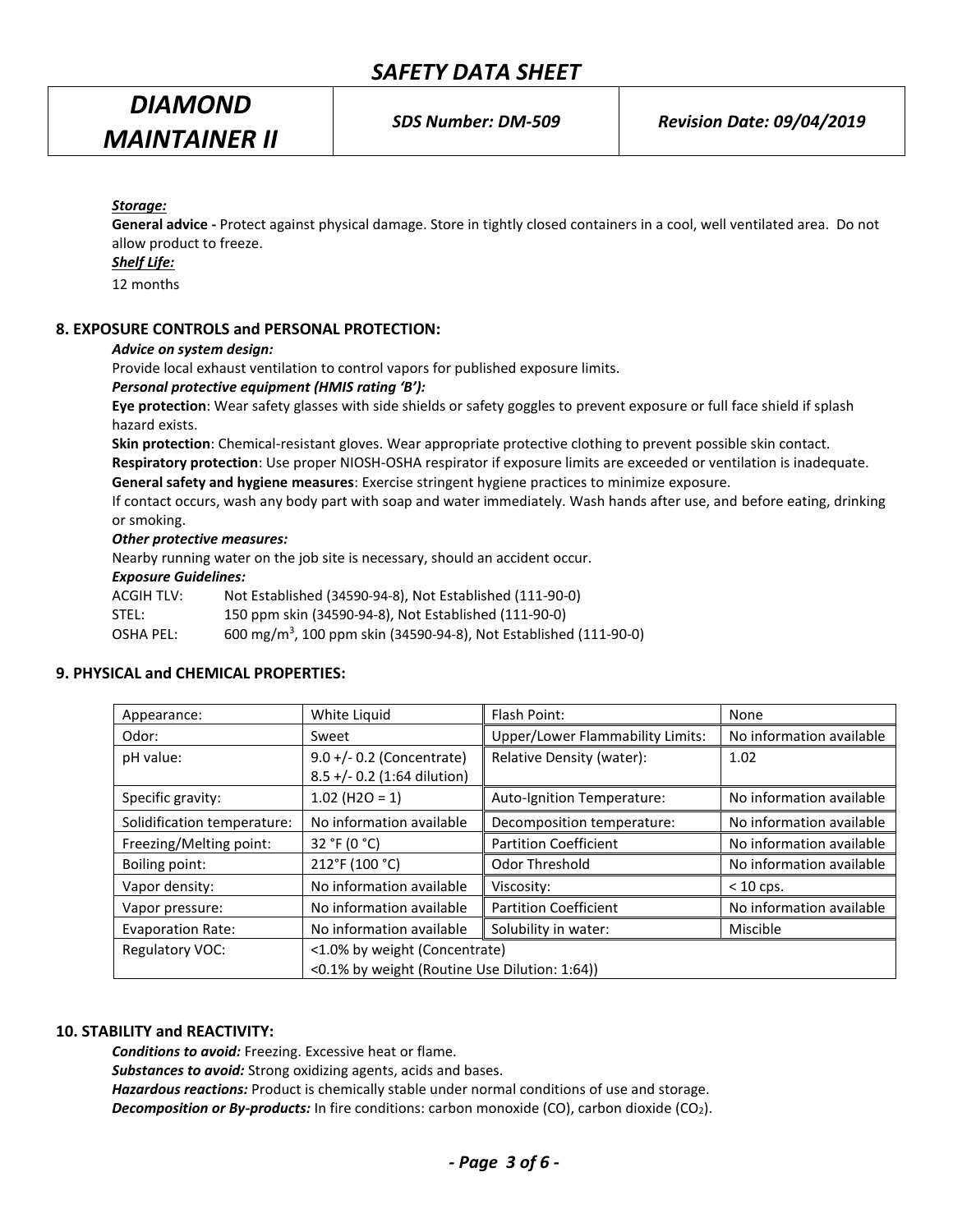## **11. TOXICOLOGY INFORMATION:**

#### *Acute Toxicity (Symptoms):*

**Oral:** Ingestion may cause nausea, vomiting, and diarrhea. **Eye irritation:** Mild irritation, redness and tearing. **Skin irritation:** Mild irritation and redness. **Inhalation:** May cause minor irritation to the respiratory tract. **Sensitization:** Skin: N/A. Respiratory: N/A

#### *Chronic Toxicity:*

**Other information:** No carcinogenic substances as defined by IARC, NTP and/or OSHA.

# **12. ECOLOGICAL INFORMATION:**

#### *Biodegradation:*

Test method: Unspecified Analysis method: Unspecified Degree of elimination: Not Established

#### *Environmental toxicity:*

Acute and prolonged toxicity to fish: Not Established Toxicity to microorganisms: Not Established Other ecotoxicological advice: Not Established

#### **13. DISPOSAL CONSIDERATIONS:**

*Waste disposal of substance:* Dispose of in accordance with all Federal, State and Local regulations when storing and disposing of substances. It is the waste generator's responsibility to determine if a particular waste is hazardous under RCRA (EPA regulations for hazardous waste).

*Container disposal:* Dispose of in a licensed facility in accordance with local regulations.

#### *RCRA:*

Unspecified.

#### **14. TRANSPORTATION INFORMATION:**

**DOT: Proper Shipping Name:** WAX, LIQUID (NON-HAZARDOUS)

#### **15. REGULATORY INFORMATION:**

| <b>Federal Regulations:</b>           |                       |                                      |
|---------------------------------------|-----------------------|--------------------------------------|
| <b>Registration status:</b>           |                       |                                      |
| TSCA. US:                             |                       | All components are listed or exempt. |
| SARA hazard category (EPCRA 311/312): |                       | Acute health hazard                  |
| <b>SARA TITLE III, SECTION 313:</b>   |                       |                                      |
| <b>CAS Number:</b>                    | <b>Chemical Name:</b> |                                      |
| 111-90-0                              |                       | DIETHYLENE GLYCOL MONOETHYL ETHER    |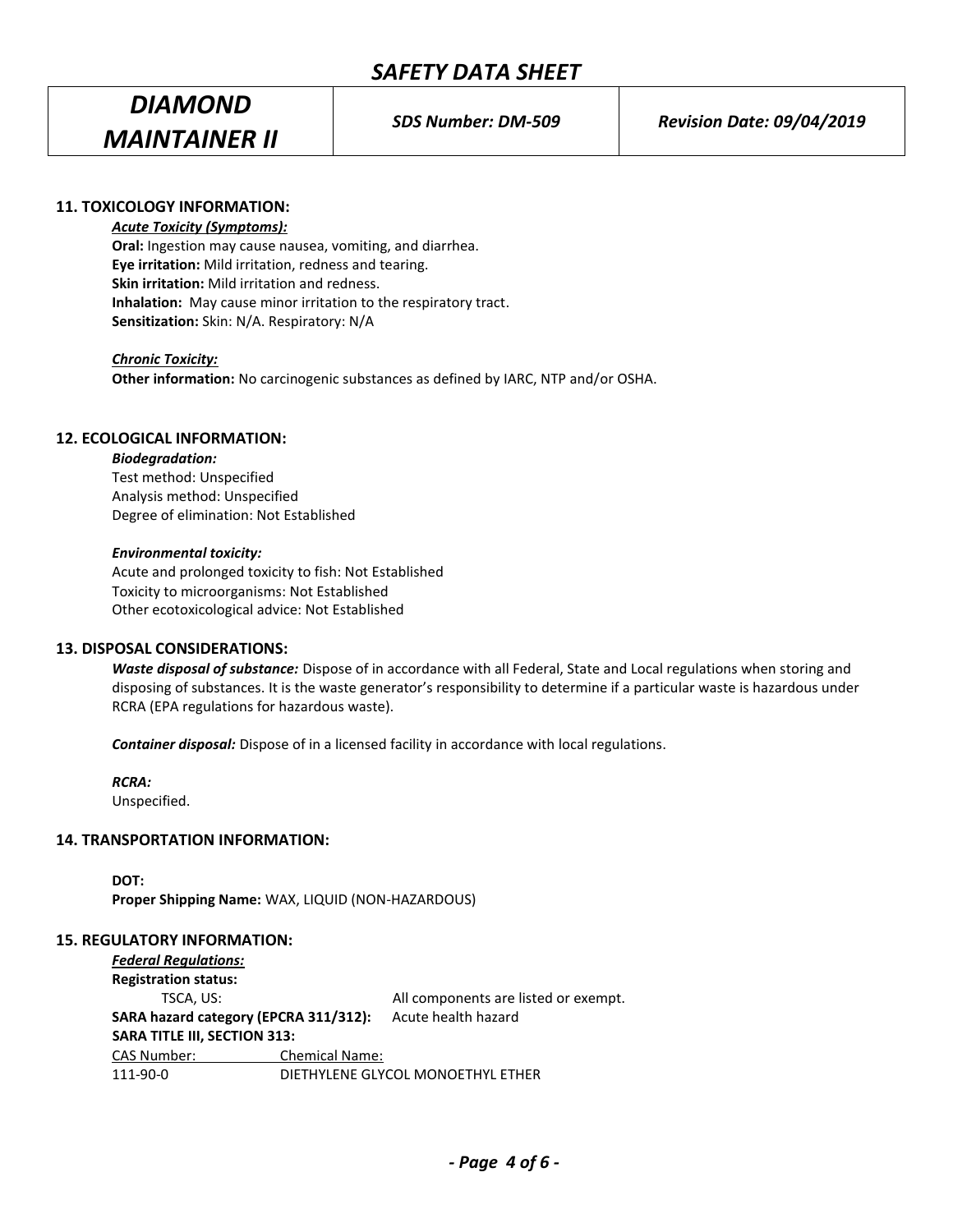# *State Regulations:*

Chemicals known to the State of California to cause cancer, birth defects or other reproductive harm

CAS Number: Chemical Name:

None

#### *CA Cleaning Product Right To Know Act of 2017: Ingredient Disclosure*

| <b>INGREDIENT</b>                                                                | <b>CAS NUMBER</b>    | <b>FUNCTION</b>                    |
|----------------------------------------------------------------------------------|----------------------|------------------------------------|
| <b>WATER</b>                                                                     | 7732-18-5            | <b>DILUENT</b>                     |
| ACRYLIC COPOLYMER EMULSION                                                       | <b>NOT AVAILABLE</b> | POLYMER FILM-FORMER                |
| DIETHYLENE GLYCOL MONOETHYL ETHER                                                | 111-90-0             | <b>COALESCING SOLVENT</b>          |
| ETHYLENE ACRYLIC ACID WAX EMULSION                                               | <b>NOT AVAILABLE</b> | <b>WAX ADDITIVE</b>                |
| PROPIETARY ORGANIC SALT                                                          | <b>NOT AVAILABLE</b> | <b>HUMECTANT</b>                   |
| TRIBUTOXYETHYL PHOSPHATE                                                         | 78-51-3              | <b>PLASTICIZER</b>                 |
| DIPROPYLENE GLYCOL MONOMETHYL ETHER                                              | 34590-94-8           | <b>COALESCING SOLVENT</b>          |
| ZINC AMMONIA CARBONATE COMPLEX                                                   | 38714-47-5           | <b>CROSSLINKER</b>                 |
| PROPRIETARY ORGANIC SALT                                                         | <b>NOT AVAILABLE</b> | <b>HUMECTANT</b>                   |
| HIGH DENSITY POLYETHYLENE WAX EMULSION                                           | <b>NOT AVAILABLE</b> | <b>WAX ADDITIVE</b>                |
| PROPRIETARY INORGANIC SALT                                                       | <b>NOT AVAILABLE</b> | <b>HUMECTANT</b>                   |
| FLUORINATED ALCOHOL, REACTION PRODUCTS WITH<br>PHOSPHOROUS OXIDE, AMMONIUM SALTS | <b>NOT AVAILABLE</b> | FLUOROSURFACTANT LEVELING<br>AGENT |
| POLYDIMETHYLSILOXANE EMULSION                                                    | <b>NOT AVAILABLE</b> | <b>DEFOAMER</b>                    |
| PRESERVATIVE INGREDIENTS:                                                        |                      |                                    |
| METHYL CHLORO ISOTHIAZOLINONE                                                    | 26172-55-4           | PRESERVATIVE INGREDIENT            |
| METHYL ISOTHIAZOLINONE                                                           | 2682-20-4            | PRESERVATIVE INGREDIENT            |
| <b>MAGNESIUM CHLORIDE</b>                                                        | 7786-30-3            | PRESERVATIVE INGREDIENT            |
| <b>MAGNESIUM NITRATE</b>                                                         | 10377-60-3           | PRESERVATIVE INGREDIENT            |

#### **16. OTHER INFORMATION:**

| <b>NFPA Rating:</b>     |                 |                    |                      |
|-------------------------|-----------------|--------------------|----------------------|
| Health: 1               | Fire: 0         | Reactivity: 0      | Special Hazard: none |
| <b>HMIS III Rating:</b> |                 |                    |                      |
| Health: 1               | Flammability: 0 | Physical Hazard: 0 |                      |
|                         |                 |                    |                      |

Personal Protection: B (safety glasses with side shields and chemical-resistant gloves)

Both NFPA and HMIS III rating systems use a numbering scale that ranges from 0 to 4 to indicate the degree of hazard. A value of zero means the *substance possesses no hazard while a value of four indicates high hazard.*



*Prepared by:* Surtec, Inc. 09/04/2019 **Revision No.**: Original